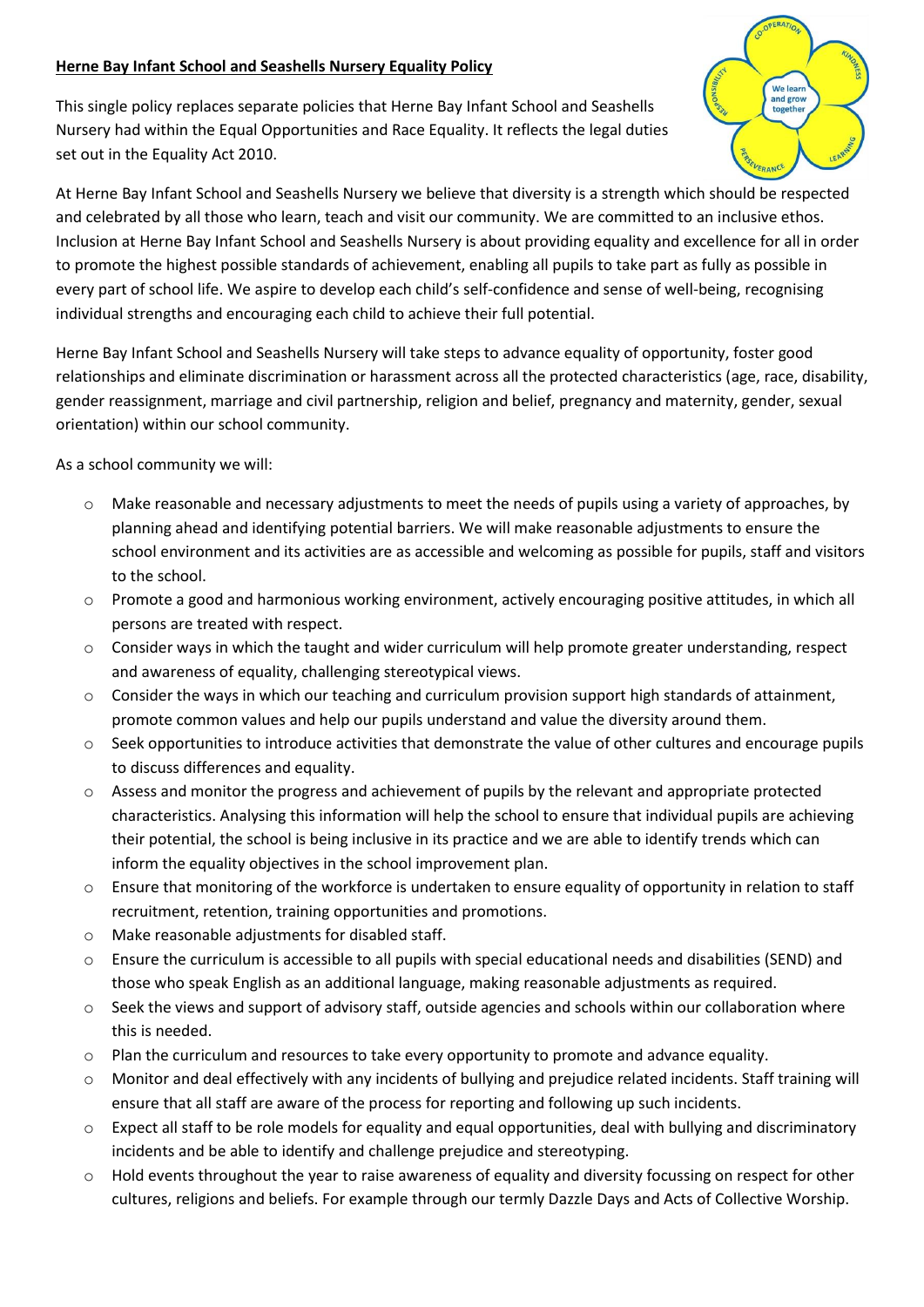- o Seek the view of pupils, parents, advisory staff and visitors to the school to ensure that the school environment is as safe as possible to all school users, regularly reviewing our accessibility plans.
- o Ensure that all staff are aware of their legal duties under the Equality Act 2010 through staff training.
- o Report on and review the equality objectives annually.
- o Use Equality Impact Assessment tool when reviewing policies to ensure that policies and procedures are inclusive to all protected groups and impacts are positive.

# **Our Legal Duties**

Legislation relating to equality and discrimination is laid out in the Equality Act 2010 covering employment, the provision of services and public functions and education.

The Governing Body of Herne Bay Infant and Seashells Nursery is responsible for ensuring that the school meets the requirements of the Equality Act.

The Governing Body welcomes this responsibility and will:

- o Ensure that everything the school does is fair, non-discriminatory and does not put individuals or groups of people at a disadvantage.
- o Ensure that the school takes all reasonable steps to see that its employees do not carry out unlawful discriminatory actions or behaviour.
- $\circ$  Support and guide the school to have 'due regard' for equality in all its functions.
- $\circ$  Ensure the school complies with the public sector general duty and specific duties.

# **General Duty:**

Herne Bay Infant School and Seashells Nursery must have 'due regard' to the need to (in relation to protected characteristics)

- o Eliminate unlawful discrimination, harassment, victimisation and any other prohibited conduct.
- o Advance equality of opportunity (remove or minimise disadvantage; meet people's needs; take account of disabilities; encourage participation in public life).
- o Foster good relations between people (tackle prejudice and promote understanding).

'Due regard' means decision makers in school must have due regard when making a decision, developing a policy or taking an action as to whether it may have implications for people because of their protected characteristics.

### **Specific Duties:**

Herne Bay Infant School and Seashells Nursery will:

- $\circ$  Publish information to show how the school is complying with the equality duty. This must be updated at least annually.
- o To prepare and publish one or more specific measurable equality objectives at least every four years.
- o As a school we will publish information on:
	- o The diversity of the school population
	- o How we are performing in relation to the three aims of the equality duty.

The school will ensure that the content of this policy is known to all staff, governors, parents and in a way that is appropriate, pupils.

### **Reasonable adjustments and Accessibility Plans**

(see Herne Bay Infant School and Seashells Nursery accessibility plan)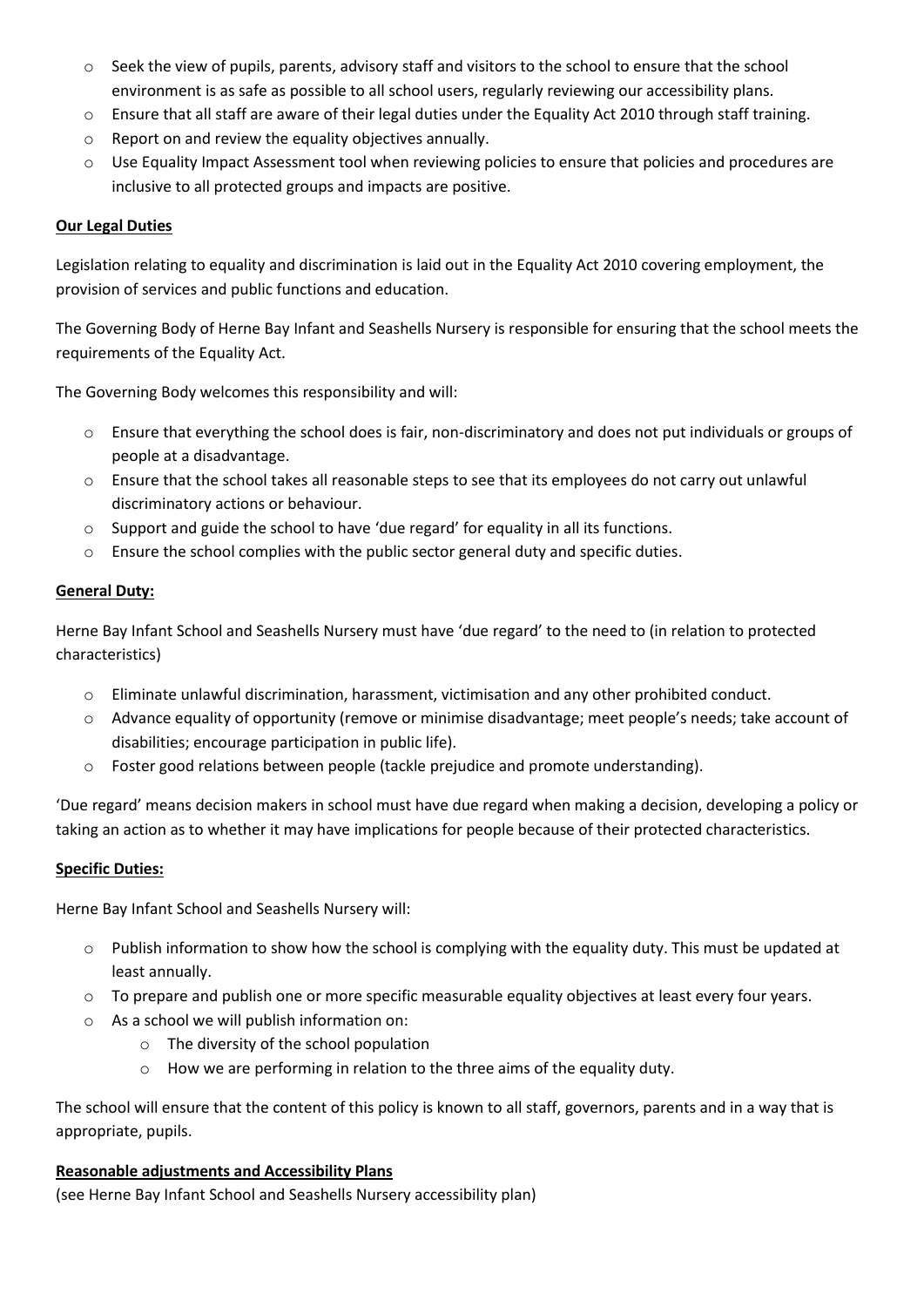The school will make 'reasonable adjustments' to ensure equality and that no pupil is placed at a substantial disadvantage.

To make reasonable adjustments the school will:

- o Plan ahead to take reasonable steps to avoid disadvantage caused by a provision, criteria, practice or a physical feature that puts a disabled person at a substantial disadvantage compared to a non-disabled person.
- o Take reasonable steps to provide auxiliary aids / services
- o Provide information in an accessible format
- o Implement an Accessibility Plan (see Herne Bay Infant School and Seashells Nursery policies)

### **'Prohibited Conduct' i.e Acts that are unlawful**

**Direct discrimination –** less favourable treatment because of a protected characteristic

**Indirect discrimination –** a provision, criteria or practice that puts a person at a particular disadvantage and is not a proportionate means of achieving a legitimate aim.

**Harassment –** conduct which has the purpose or effect of violating dignity or creating an intimidating, hostile degrading, humiliating or offensive environment.

**Victimisation –** subjecting a person to a detriment because of their involvement with proceedings (a complaint) brought in connection with the Equality Act.

**Discrimination arising from disability –** treating someone unfavourably because of something connected with their disability.

**Gender reassignment discrimination –** not allowing reasonable absence from work for the purpose of gender reassignment in line with normal provision such as sick leave.

**Pregnancy and maternity related discrimination –** unfavourable treatment because of pregnancy or maternity. It includes unfavourable treatment of a woman or girl because she is breast feeding.

### **Responsibilities**

| <b>Governing Body</b>                | <b>Head Teacher</b>                     | <b>Staff</b>                         |
|--------------------------------------|-----------------------------------------|--------------------------------------|
| Ensure school complies with equality | Implement the policy and its related    | Enact this policy, its commitments   |
| related legislation.                 | procedures.                             | procedures and responsibilities.     |
| Ensure policy and procedures are     | Make all staff aware of their           | Know how to identify and challenge   |
| implemented by the head teacher.     | responsibilities and provide training   | prejudice and stereotyping and deal  |
|                                      | as appropriate                          | with bullying and discriminatory     |
|                                      |                                         | incidents.                           |
| Ensure all school policies promote   | Take appropriate action in any case     | Promote equality and good relations  |
| equality.                            | of actual or potential discrimination.  | and not discriminate on any grounds. |
| Give due regard to the Public sector | Ensure all staff understand their       | Be models of equal opportunity       |
| equality duty when making decisions. | duties regarding recruitment and        | through their words and actions.     |
|                                      | providing reasonable adjustments to     |                                      |
|                                      | staff.                                  |                                      |
|                                      | Ensure all staff pupils and parents are | Attend such training and information |
|                                      | aware of the process for reporting      | opportunities as necessary to enact  |
|                                      | bullying and prejudice related          | this policy and keep up to date with |
|                                      | incidents.                              | equality legislation.                |